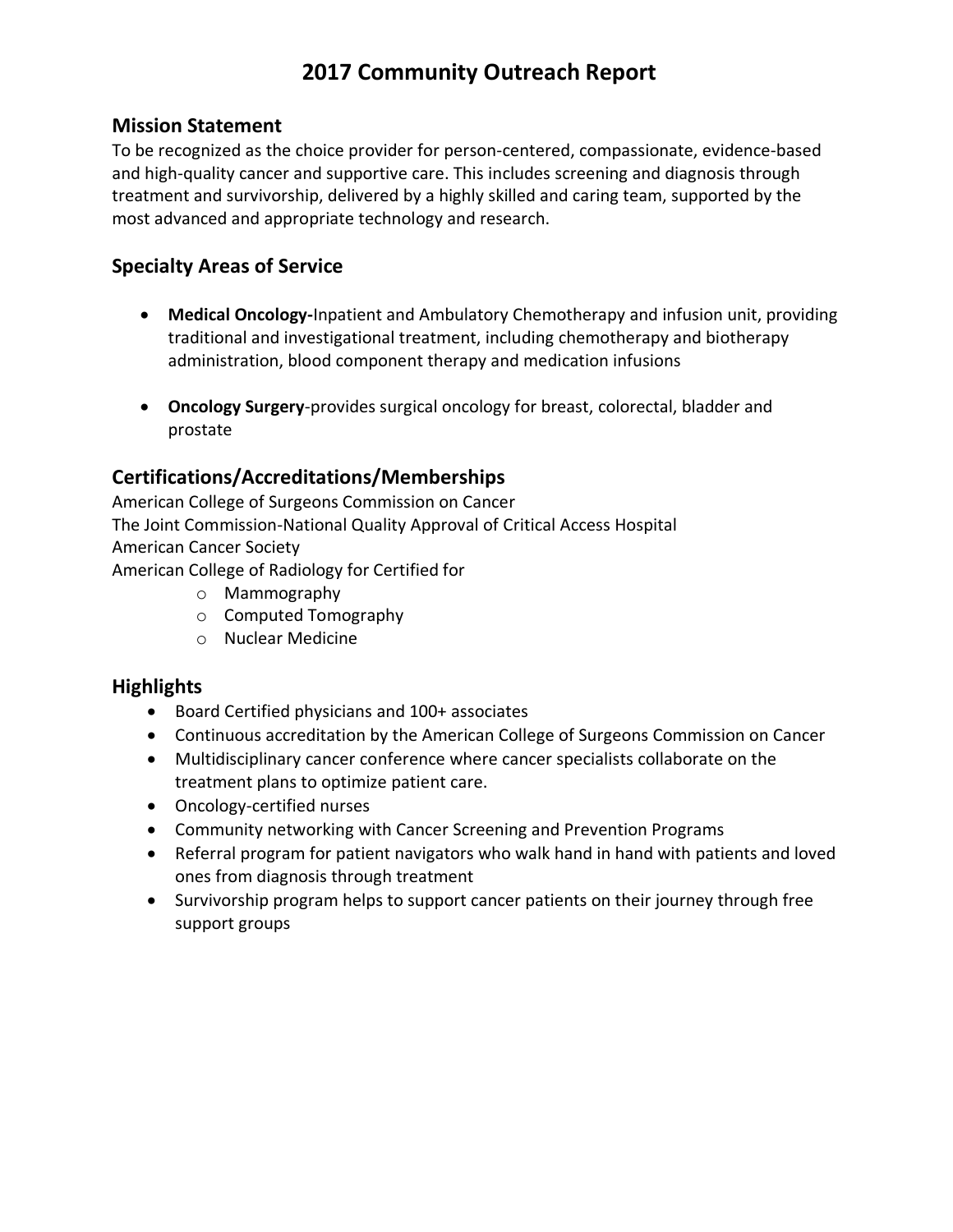## **2017 Community Outreach Report**

#### **2017 Cancer Services Provided**

| <b>Service</b>               | 2017 |
|------------------------------|------|
| # of Oncological Surgeries   | 28   |
| # of treatments administered | 1545 |
| # of patients seen           | 1805 |
| # of clinic visits           | 533  |

*Top sites treated include lung, breast, colorectal, myeloma and Hodgkin Lymphoma*

### **2017 Cancer Screening Activities**

| <b>Activity</b>               | # of<br>participants | <b>Referrals</b> | positive<br>findings |
|-------------------------------|----------------------|------------------|----------------------|
| <b>Colonoscopy screening</b>  | 87                   |                  |                      |
| <b>Skin Cancer Screenings</b> | 18                   | 3                |                      |
| Discounted/Free Mammo*        |                      |                  |                      |

**\* this was cancelled at the last minute due to lack of participation**

#### **2017 Cancer Prevention Program**

|                                            |                           |                              | <b>National treatment</b>      |
|--------------------------------------------|---------------------------|------------------------------|--------------------------------|
| <b>Activity</b>                            | <b>Educational focus</b>  | Goal                         | guideline designed by          |
|                                            |                           | <b>Communicate to the</b>    |                                |
|                                            | <b>Education provided</b> | public skin cancer is        |                                |
|                                            | use of sunscreen,         | common with outdoor          |                                |
|                                            | importance or self-       | exposure and to be           |                                |
|                                            | monitoring, UV            | mindful of protection        |                                |
| <b>St. Vincent Mercy Swim event</b>        | rays and tanning          | against the harmful sun      |                                |
| (Elwood Public Pool)                       | bed dangers.              | rays.                        | <b>American Cancer Society</b> |
|                                            |                           | <b>Educate the community</b> |                                |
|                                            |                           | on the role of how           |                                |
|                                            |                           | lifestyle choices may        |                                |
|                                            |                           | play a role in the           |                                |
|                                            |                           | diagnosis of                 |                                |
|                                            | Lifestyles,               | malignancy. Promote          |                                |
|                                            | awareness, early          | smoking cessation            |                                |
| <b>Elwood Glass Festival-Education and</b> | detection,                | programs. Identify           |                                |
| cancer awareness on breast, colon          | identification and        | barriers in access to        |                                |
| and lung cancer                            | treatment                 | healthcare.                  | <b>American Cancer Society</b> |
|                                            | <b>Awareness for</b>      |                              |                                |
|                                            | early detection of        | <b>Education for early</b>   |                                |
|                                            | colorectal                | warning signs and            |                                |
| <b>Colorectal-Education and Awareness</b>  | malignancy.               | lifestyle choices.           | <b>American Cancer Society</b> |